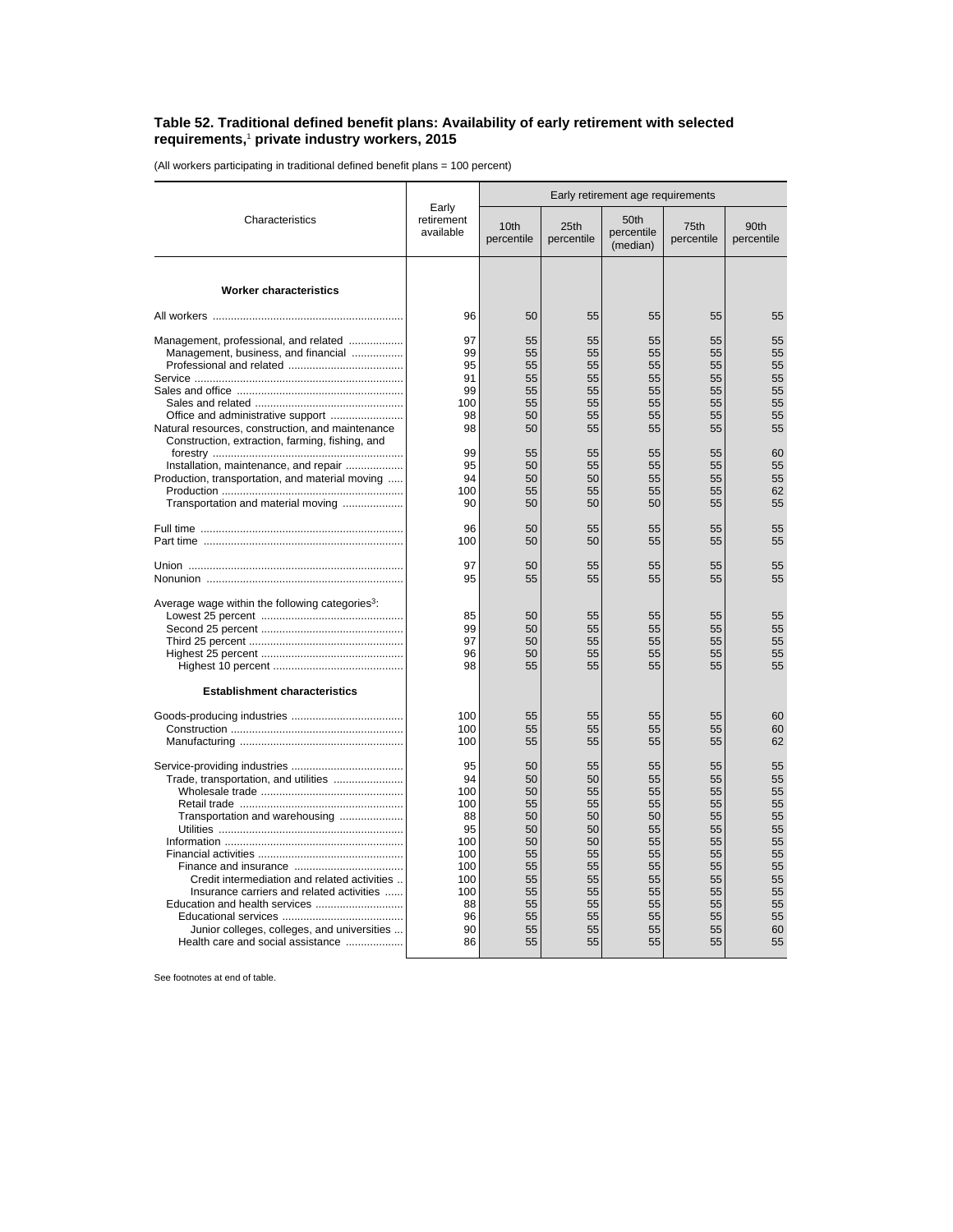## **Table 52. Traditional defined benefit plans: Availability of early retirement with selected requirements,**<sup>1</sup>  **private industry workers, 2015—continued**

**Characteristics** Age 55 Sum of age Less than 10 | 10 years or  $\vert$  blus service years of service<sup>2</sup> 10 years or more of service **Worker characteristics** All workers ............................................................... 32 42 2 Management, professional, and related .................. 39 44 2 Management, business, and financial ................. 37 49 – Professional and related ...................................... 41 42 – Service ..................................................................... 53 32 – Sales and office ....................................................... 35 51 – Sales and related ................................................. 24 68 – Office and administrative support ........................ 42 40 – Natural resources, construction, and maintenance Construction, extraction, farming, fishing, and forestry ............................................................... – 55 – Installation, maintenance, and repair ................... 29 39 – Production, transportation, and material moving ..... 18 34 – Production ............................................................ 26 52 – Transportation and material moving .....................| – – – – – – – Full time ................................................................... 31 43 2 Part time .................................................................. 35 36 – Union ....................................................................... 31 37 – Nonunion ................................................................. 32 48 – Average wage within the following categories<sup>3</sup>: Lowest 25 percent ............................................... 31 43 – Second 25 percent ............................................... 40 33 – Third 25 percent ................................................... 33 42 – Highest 25 percent ............................................... 28 46 – Highest 10 percent ........................................... 31 52 – **Establishment characteristics** Goods-producing industries ..................................... 21 56 – Construction ......................................................... – 54 – Manufacturing ...................................................... 25 56 – Service-providing industries ..................................... 36 37 2 Trade, transportation, and utilities ....................... 18 35 – Wholesale trade ............................................... – 42 – Retail trade ......... Transportation and warehousing ..................... – – – Utilities ............................................................. – 27 – Information ........................................................... 44 – – Financial activities ................................................ 65 – – Finance and insurance .................................... 73 19 – Credit intermediation and related activities ... 62<br>Insurance carriers and related activities ...... 82 Insurance carriers and related activities ......  $\begin{vmatrix} 82 & -2 \ 46 & -1 \end{vmatrix}$  -Education and health services ............................. 46 – – Educational services ........................................ 61 – – Junior colleges, colleges, and universities ... 39<br>Palth care and social assistance Health care and social assistance .........

(All workers participating in traditional defined benefit plans = 100 percent)

See footnotes at end of table.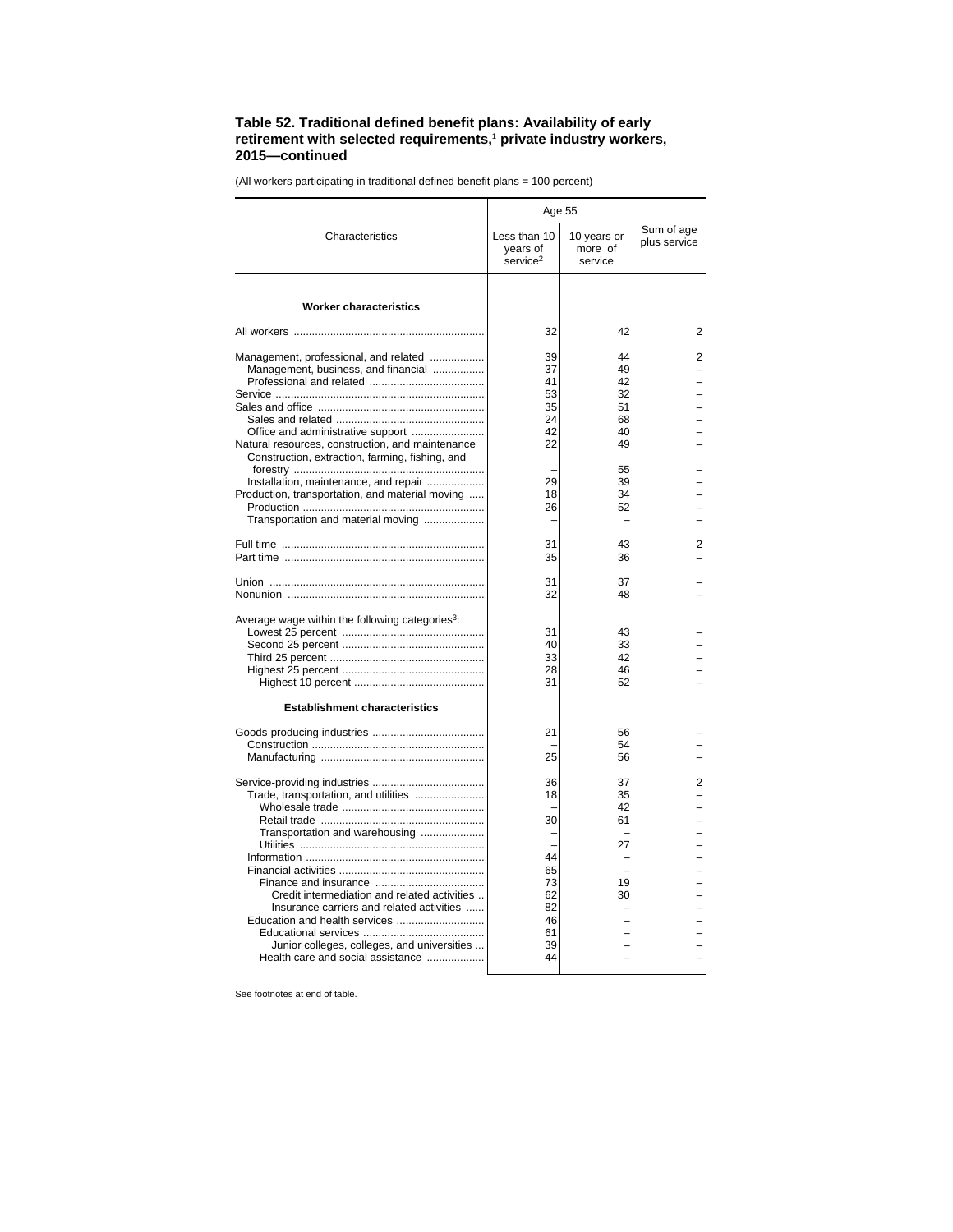## **Table 52. Traditional defined benefit plans: Availability of early retirement with selected requirements,**<sup>1</sup>  **private industry workers, 2015—continued**

(All workers participating in traditional defined benefit plans = 100 percent)

| Characteristics  | Early<br>retirement<br>available                                         | Early retirement age requirements                                          |                                                                            |                                                                            |                                                                            |                                                                            |
|------------------|--------------------------------------------------------------------------|----------------------------------------------------------------------------|----------------------------------------------------------------------------|----------------------------------------------------------------------------|----------------------------------------------------------------------------|----------------------------------------------------------------------------|
|                  |                                                                          | 10 <sub>th</sub><br>percentile                                             | 25th<br>percentile                                                         | 50 <sub>th</sub><br>percentile<br>(median)                                 | 75th<br>percentile                                                         | 90th<br>percentile                                                         |
|                  |                                                                          |                                                                            |                                                                            |                                                                            |                                                                            |                                                                            |
|                  | 100<br>99<br>100<br>94<br>93<br>95                                       | 50<br>50<br>50<br>50                                                       | 55<br>55<br>55<br>55<br>55<br>55                                           | 55<br>55<br>55<br>55<br>55<br>55                                           | 55<br>55<br>55<br>55<br>55<br>55                                           | 55<br>55<br>55<br>55<br>55<br>55                                           |
| Geographic areas |                                                                          |                                                                            |                                                                            |                                                                            |                                                                            |                                                                            |
|                  | 93<br>81<br>99<br>94<br>97<br>80<br>100<br>98<br>100<br>95<br>100<br>100 | 50<br>55<br>50<br>50<br>50<br>50<br>50<br>50<br>55<br>50<br>50<br>50<br>50 | 55<br>55<br>55<br>55<br>55<br>55<br>55<br>55<br>55<br>55<br>55<br>50<br>55 | 55<br>55<br>55<br>55<br>55<br>55<br>55<br>55<br>55<br>55<br>55<br>55<br>55 | 55<br>55<br>55<br>55<br>55<br>55<br>55<br>55<br>55<br>55<br>55<br>55<br>55 | 55<br>55<br>55<br>55<br>55<br>55<br>55<br>55<br>55<br>60<br>55<br>55<br>55 |

See footnotes at end of table.